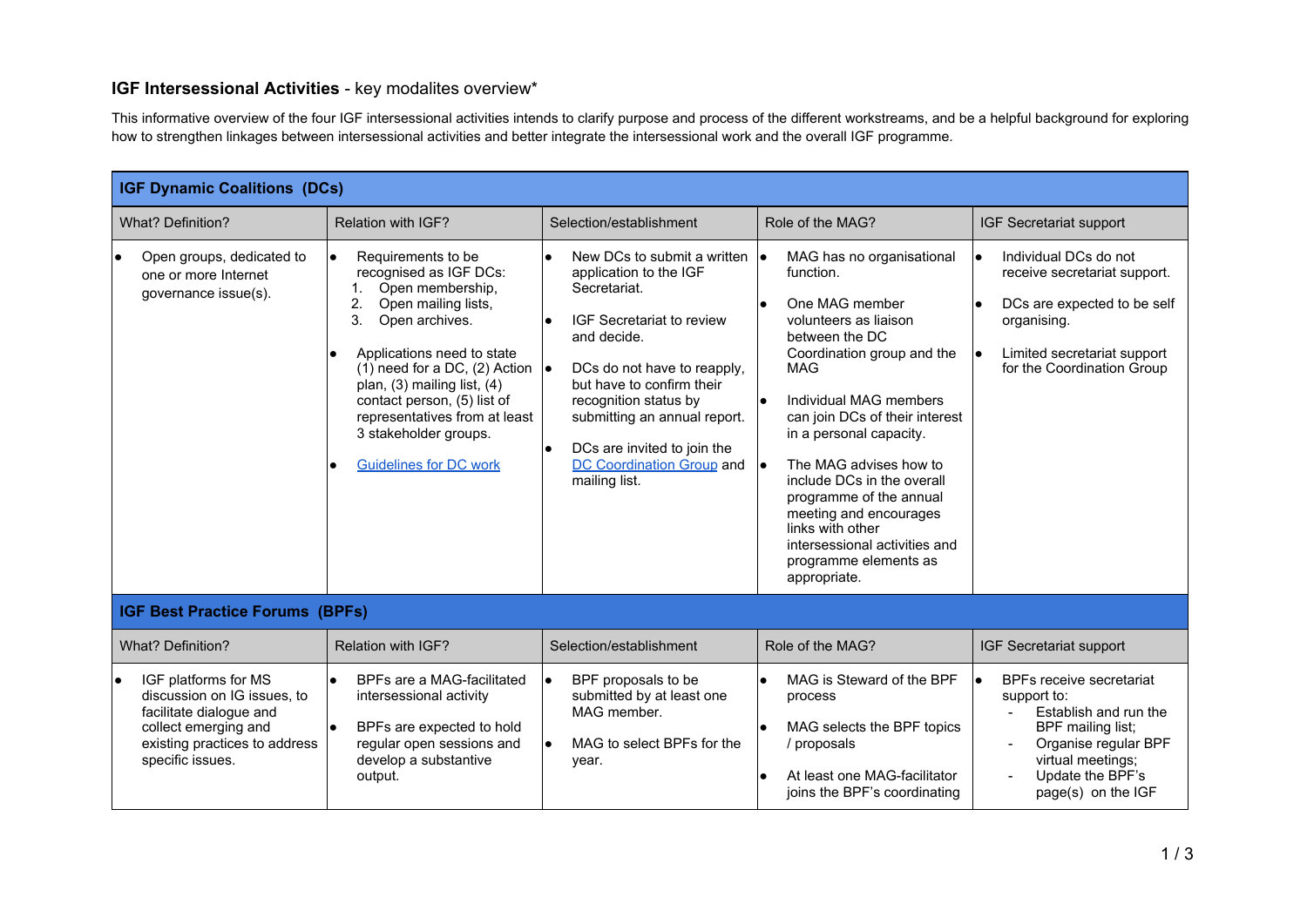|                                                                         | <b>BPF Definitions, Procedures</b><br>and Modalities                                                                                                                                                                                                                                                                        |                                                                                                                                                                                                                                                                                                                                                         | team.<br>BPFs are free to define their<br>methodology, tailored to the<br>topic.<br>BPFs, via the<br>MAG-facilitator, are<br>expected to regularly update<br>the MAG on BPF activities<br>and progress.<br>Individual MAG members<br>can join BPFs of their<br>interest in a personal<br>capacity.<br>The MAG advises how to<br>include BPFs in the overall<br>programme of the annual<br>meeting and encourages<br>links with other<br>intersessional activities and<br>programme elements as<br>appropriate. | website;<br>Support BPF activities<br>(such as setting up<br>surveys & limited<br>research);<br>The Secretariat serves<br>as an independent<br>penholder for the BPF<br>output report.                                                                                                                                                                                              |  |  |  |
|-------------------------------------------------------------------------|-----------------------------------------------------------------------------------------------------------------------------------------------------------------------------------------------------------------------------------------------------------------------------------------------------------------------------|---------------------------------------------------------------------------------------------------------------------------------------------------------------------------------------------------------------------------------------------------------------------------------------------------------------------------------------------------------|----------------------------------------------------------------------------------------------------------------------------------------------------------------------------------------------------------------------------------------------------------------------------------------------------------------------------------------------------------------------------------------------------------------------------------------------------------------------------------------------------------------|-------------------------------------------------------------------------------------------------------------------------------------------------------------------------------------------------------------------------------------------------------------------------------------------------------------------------------------------------------------------------------------|--|--|--|
| National, sub-regional, regional and Youth IGFs (NRIs)                  |                                                                                                                                                                                                                                                                                                                             |                                                                                                                                                                                                                                                                                                                                                         |                                                                                                                                                                                                                                                                                                                                                                                                                                                                                                                |                                                                                                                                                                                                                                                                                                                                                                                     |  |  |  |
| What? Definition?                                                       | Relation with IGF?                                                                                                                                                                                                                                                                                                          | Selection/establishment                                                                                                                                                                                                                                                                                                                                 | Role of the MAG?                                                                                                                                                                                                                                                                                                                                                                                                                                                                                               | <b>IGF Secretariat support</b>                                                                                                                                                                                                                                                                                                                                                      |  |  |  |
| Independently organized IGFs<br>at the national and regional<br>levels. | For an NRI to be recognised $\bullet$<br>and listed on the IGF<br>website, the Secretariat<br>runs the recognition process<br>against the core IGF<br>principles and procedures<br>(open, transparent,<br>inclusive, bottom up,<br>multistakeholder,<br>non-commercial).<br><b>Frequently asked questions</b><br>about NRIs | NRIs that wish to be<br>recognised and listed on the<br>IGF website need to submit<br>a detailed written statement<br>to the IGF Secretariat.<br>$\bullet$<br>The Secretariat runs the<br>recognition process against<br>the core IGF principles and<br>procedures (open,<br>transparent, inclusive,<br>bottom up, multistakeholder,<br>non-commercial) | MAG has no organisational<br>function.<br>Individual MAG members<br>I۰<br>can join NRIs of their<br>interest in a personal<br>capacity.<br>The MAG advises how to<br>I۰<br>include NRIs in the overall<br>programme of the annual<br>meeting and encourages<br>links with other<br>intersessional activities and                                                                                                                                                                                               | NRIs are guided by the<br>$\bullet$<br>Secretariat on how to<br>organise their structures<br>and become independently<br>functional.<br>Collective NRIs work is<br>$\bullet$<br>supported by the IGF<br>Secretariat. On an individual<br>basis, the NRIs receive<br>support upon requesting the<br>Secretariat to do so. This<br>support can relate to<br>guidance on improving the |  |  |  |